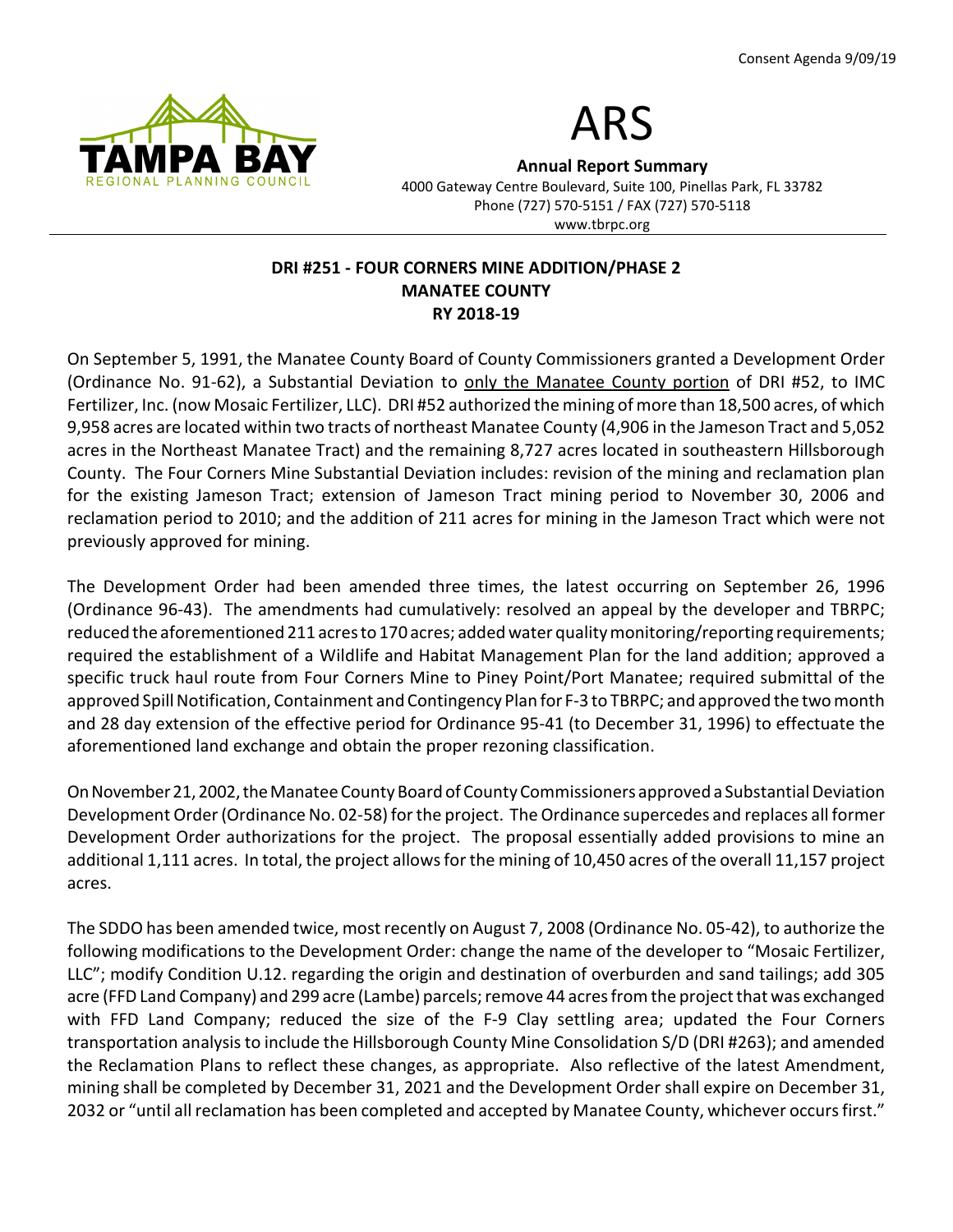With the intention of adding an additional 271.8 acres to the project and other Development Order language modifications, the Developer initiated the Substantial Deviation DRI process with the conduct of a Preapplication Conference by the Tampa Bay Regional Planning Council on April 27, 2009. The proposal was also referred to as "G&D Farms." Submittal of the Substantial Deviation ADA followed on July 19, 2010. However, prior to concluding the development review and approval process under the DRI program, the Applicant rescinded/withdrew the proposal on account of 2011 legislation (i.e. HB 7207) which authorized mining to be exempt from the DRI process and enabled pending applications to be withdrawn without consequence.

# PROJECT STATUS

Development this Reporting Year: 111 acres were mined within the Jameson Tract and nine acres within the Northeast Tract. No further acreage was disturbed or mined during the reporting year. In addition, the following reclamation activities transpired during the reporting period:

- ! 31 acres were graded, all within the Jameson Tract;
- ! 103 acres were grassed/mulched (i.e. 31 acres within Jameson Tract & 72 acres within Northeast Tract);
- ! 94 acres received tree plantings, all within the Northeast Tract; and
- ! 64 acres was deemed "Effectively Completed" (all within the Northeast Tract) but was not released by the County.

**Cumulative Development:** a total of 8,054 acres have been mined to date (3,365 within the Jameson Tract/ 4,689 within Northeast Tract) and 2,308 additional acres have been distributed (1,156 within the Jameson Tract/1,152 within Northeast Tract). The following constitute the cumulative reclamation activities which have transpired on the site:

- 5,576 acres have been "Graded" (2,062 within the Jameson Tract/3,514 within Northeast Tract);
- ! 4,628 acres have been cumulatively "Grassed/Mulched" (2,062 within the Jameson Tract/2,566 within Northeast Tract);
- 2,041 acres have received "Tree Plantings" (896 within the Jameson Tract/1,145 within Northeast Tract);
- 4,724 acres have been determined to be "Effectively Complete" (2,062 within the Jameson Tract/2,662 within Northeast Tract); and
- 1,795 acres have been "Released by Manatee County" (1,672 within the Jameson Tract/123 within Northeast Tract).

The acreages associated with reclamation activities characterized above appear to have fluctuated over the past few years as various areas have been re-introduced to mining activities.

**Projected Development:** No mining is projected within the Northeast Tract during RY 2019-20 and 110 acres are projected for mining within the Jameson Tract.

# SUMMARY OF DEVELOPMENT ORDER CONDITIONS

1. The Developer has identified that all required monitoring programs continue to be instituted with results provided to the appropriate agencies. The following have been provided on a CD attached to the RY 2018-19 Annual Report: Posted Financial Responsibility (Exhibit D); Third-Party Engineering Reclamation Bonding Calculation (Exhibit E); Environmental Monitoring (Exhibit F); Annual Dam